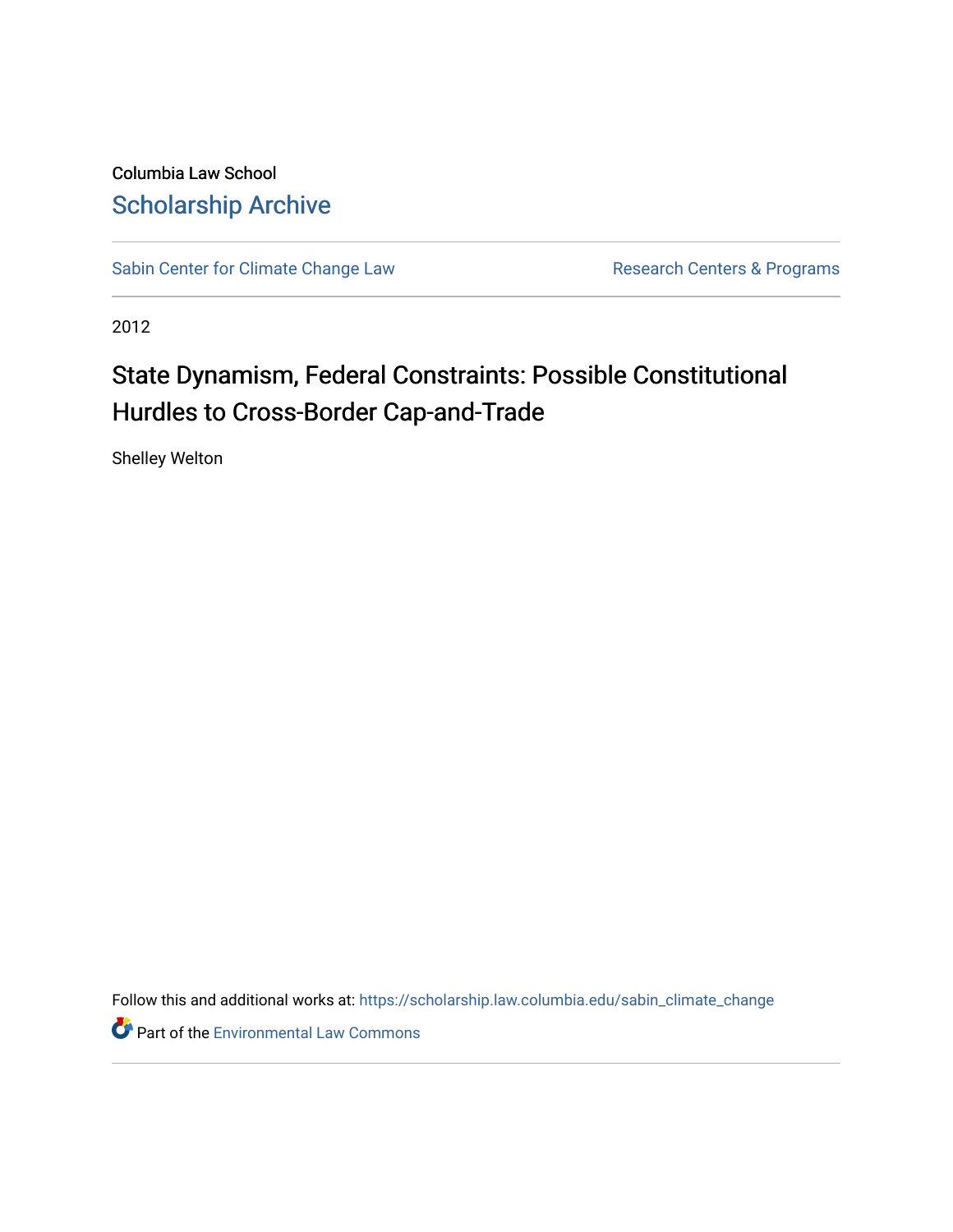# State Dynamism, Federal Constraints: Possible Constitutional Hurdles to Cross-Border Cap-and-Trade

### Shelley Welton

The latest round of international climate negotiations<br>took place in December 2011 in Durban, South Afric<br>Although delegates did not walk away empty-handed<br>there is no hope of a new binding international agree<br>ment to limi took place in December 2011 in Durban, South Africa. Although delegates did not walk away empty-handed, there is no hope of a new binding international agreement to limit emissions before 2015. Moreover, emissions reductions will not be required until 2020 at the earliest. This "agreement to agree" seems utterly inadequate when viewed in the stark light of the latest climate science. In 2010, negotiators in Cancún, Mexico, agreed that countries should limit overall global warming to two degrees Celsius, but there is virtually no chance this goal can be achieved without major action before 2020. And leading climate scientists now suggest that letting the earth warm even two degrees Celsius might have catastrophic consequences. *See* Douglas Fischer, *New Perils Seen to Even Modest Warming*, The Daily Climate, Dec. 6, 2011, *available at* www.dailyclimate.org/tdc-newsroom/2011/12/warming-caution (quoting James Hansen).

In the face of international stagnation, domestic and bilateral/multilateral carbon emissions reductions efforts are, for the time being, our best strategy. But federal climate change action has been meager in the United States, meaning that right now, our country's best hope may lie with the states. States across the country have taken up the mantle of setting and achieving measurable progress on climate change. Along with many commendable efforts to promote energy efficiency and renewable energy occurring across the country, two regions stand out as aggressively pursuing greenhouse gas mitigation strategies: the Northeast and the West. In the Northeast, a group of nine states (previously ten, until New Jersey recently announced its intention to withdraw) has been operating a regional cap-andtrade market since 2009, known as the "Regional Greenhouse Gas Initiative" or "RGGI." In the West, California has recently adopted a cap-and-trade program for carbon dioxide and has launched, in collaboration with several U.S. states and Canadian provinces, the "Western Climate Initiative" or "WCI."

One may question why states would self-impose such restrictions on their economies, given that individual state actions will certainly be inadequate to address the collective action problem posed by climate change. There are several explanations. First, there may be some advantage to being a first mover, and, in fact, a recent study of RGGI suggests the program has boosted participating state economies. RGGI,

Inc., Investment of Proceeds from RGGI CO2 Allowances 5–9 (2011). Both RGGI and WCI members have also explained that their hope is ultimately to spur federal action and to serve as prototypes for a federal scheme.

But going it alone is not ideal for these states. Larger capand-trade markets function more efficiently and have a greater impact on global emissions. For this reason, as well as likely for more symbolic reasons, the WCI and RGGI have not limited their ambitions to domestic cooperation. Each has announced plans to include Canadian provinces and eventually perhaps Mexican states.

A state-led cross-border cap-and-trade program, thus, seems poised to be the United States' first foray into targets-based international cooperation on climate change. This is arguably a good example of our federal system at work—environmental protection, after all, has often been driven by state innovation that ultimately led to federal action. And neither Congress nor the federal executive branch has disapproved of the WCI's or RGGI's expansion plans. However, the type of international cooperation required by a cross-border cap-and-trade system may nevertheless overstep constitutional limits on subnational players venturing into foreign affairs.

The Supreme Court's landmark decision in *Massachusetts v. Environmental Protection Agency*, 549 U.S. 497, 519 (2007), while generally solicitous of states' rights to engage on climate change, set some obvious boundaries for states: "Massachusetts cannot invade Rhode Island to force reductions in greenhouse gas emissions, [and] it cannot negotiate an emissions treaty with China or India." Beyond this clear parameter, however, the bounds of what extraterritorial steps states can take are murky.

The question of whether a cross-border RGGI or WCI might overstep these bounds is of more than academic interest. Because climate change and cap-and-trade are contentious issues in our country, it is likely that either scheme's efforts to expand will be subject to judicial challenge, including challenges under the constitutional doctrines of preemption, the dormant foreign affairs power, the Compact Clause, or the dormant Commerce Clause. This article examines these four constitutional hurdles that might be raised against cross-border cap-and-trade and considers whether the RGGI and WCI programs may surmount them. Several academic articles have raised the same questions on a theoretical level; this article distills some of the key concerns in these articles and applies them to the particular collaborative formats that RGGI and the WCI have selected. *See, e.g.*, Douglas A. Kysar & Bernadette A. Meyler, *Like a Nation* 

#### **NR&E** *Summer 2012* **1**

*Ms. Welton is the deputy director and Earth Institute Climate Law Fellow at Columbia Law School's Center for Climate Change Law in New York City. She may be reached at shelley.welton@law.columbia.edu.*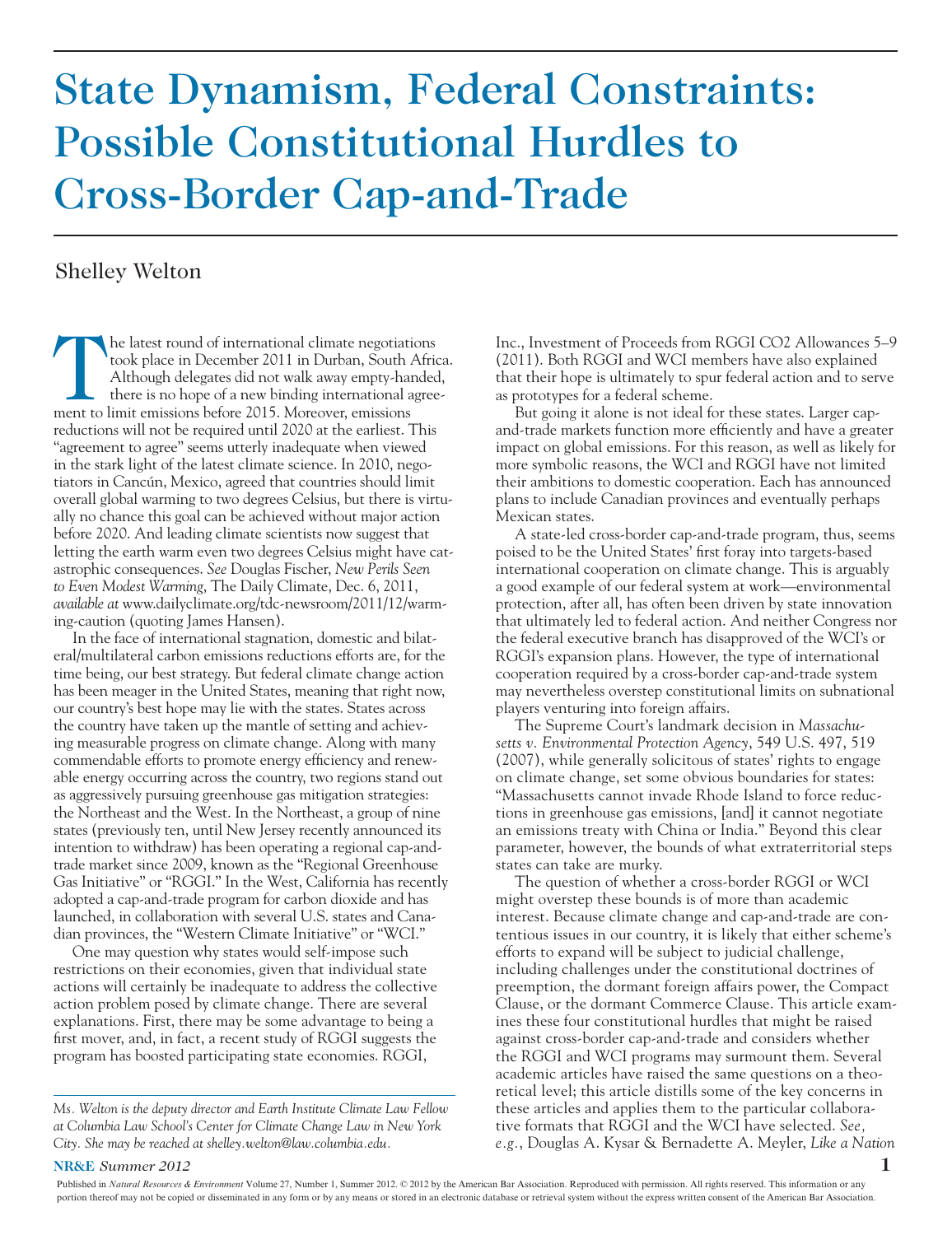*State*, 55 UCLA L. Rev. 1621 (2008); Daniel A. Farber, *Climate Change, Federalism, and the Constitution*, 50 Ariz. L. Rev. 879 (2008). I conclude that although courts might plausibly read the relevant lines of precedent to invalidate these crossborder cap-and-trade schemes, there are more compelling reasons to find them constitutionally permissible.

#### *The Design of RGGI and the WCI*

RGGI and the WCI have similar structures but are at different stages of implementation and differ on some important rules. RGGI was established by a Memorandum of Understanding (MOU) executed among the participating states in 2005 (a few states signed on later). This MOU establishes a regional emissions trading market, sets a CO2 "budget" for each participating state and secures each state's commitment to pursue necessary implementing legislation or regulations. It also outlines a schedule of reductions from these starting budgets and sets forth general program rules. A more detailed explanation of program rules is contained in RGGI's Model Rule—a draft rule on which states agreed to substantially base their own independent legislation and regulations. *See* RGGI, Model Rule, *available at* www.rggi.org/docs/Model%20Rule%20 Revised%2012.31.08.pdf. Additionally, the participating states have formed a nonprofit corporation, RGGI, Inc., to run an emissions tracking and reporting system, auction CO2 allowances, and provide technical assistance to the states. *See* RGGI, Inc., www.rggi.org/rggi. RGGI has been fully operational for three years and is scheduled to reduce greenhouse gas emissions by 10 percent from 2009 levels by 2018, although there is discussion about whether the reduction target should be increased in light of the Northeast's precipitous decline in emissions over the past several years.

The critical point about RGGI's structure for present purposes is that although participating states have established an ongoing administrative body to oversee the trading market, its state members do not delegate any of their sovereign power to this body. Nor are participating RGGI states given any powers they could not exercise in RGGI's absence, and each state is free to withdraw at any time.

Although RGGI has several Eastern Canadian provinces claiming "observer" status—Québec, New Brunswick, and Ontario—it has been slow to act on any potential expansion to Canada. Presumably, any expansion would occur through an amendment to the MOU to add a Canadian province as a member of RGGI, along with the province adopting its own version of the Model Rule.

The WCI has been slower than RGGI to coalesce into a functional program, but has been more aggressive in its plans to operate across the U.S.-Canadian border. This eagerness to look internationally is no doubt driven in part by its waning progress on the domestic front. The WCI began in 2007 as a collaboration among Arizona, California, New Mexico, Oregon, and Washington and expanded to include Montana and Utah as well as the Canadian provinces of British Columbia, Manitoba, Ontario, and Québec. But Arizona formally withdrew from the initiative in late 2011 and most other states have informally halted their collaboration. California is now the sole U.S. signatory state moving forward with the implementation of a greenhouse gas trading program, in collaboration with the participating Canadian provinces.

These remaining participants have announced a form for

the WCI that is less unified than RGGI. Whereas RGGI participants each agreed to base their state regulations on a shared model rule, the WCI provides design recommendations and has announced plans to "link" WCI jurisdictions once individual programs are formed. *See* WCI, Design for the WCI Regional Program 22 (July 2010). But linkage, which would occur through "WCI Partner jurisdictions . . . recognizing each other's allowances for compliance purposes," can only occur after Partner jurisdictions have "the opportunity to review each jurisdiction's program to assess its consistency with the program design." *Id.* The WCI has also chosen to regulate more sectors (RGGI regulates only the electricity generation sector, whereas the WCI will also include major industrial sources and, eventually, natural gas and fuel suppliers) and design a more complicated program so as to prevent emissions "leakage." Like RGGI, the WCI recently announced the creation of "WCI, Inc.," a nonprofit corporation that will coordinate allowance auctions and track allowances.

The first intra-WCI linkage will almost certainly be between California and Québec, which became the first Canadian province to adopt a cap-and-trade program in December 2011, with compliance required beginning in 2013. Québec's program is overall quite similar to California's, except that it has adopted stricter emissions targets: Whereas California's suite of policies aims to return the state to its 1990 levels of emissions by 2020 and the WCI has set a goal of 15 percent cuts from 2005 levels by 2020, Québec calls for reductions of 20 percent below 1990 levels in the same time frame. *Compare* Cal. Air Res. Board, Resolution 07-55 (Dec. 6, 2007), *with* WCI, Design for the WCI Regional Program 1 (July 2010), *and* Philippe Teisceira-Lessard, *Quebec Goes It Alone with Cap-and-Trade Climate Plan*, The Globe and Mail, Dec. 15, 2011, at A6. This discrepancy in targets could present a challenge for linking Québec's and California's markets, but the WCI announced in January 2012 that it hoped to complete linkage between the two by summer 2012, and California has begun the process of amending its regulations to make linkage possible. WCI, *WCI Emissions Trading Program Update* (Jan. 12, 2012), *available at* www. westernclimateinitiative.org/document-archives/Partner-Meeting-Materials/Jan-12-Stakeholder-Update-Presentation/%20; Cal. Air Res. Bd., *Draft Amendments to the California Cap on Greenhouse Gas Emissions and Market-Based Compliance Mechanisms to Allow for the Use of Compliance Instruments Issued by Linked Jurisdictions* (Mar. 30, 2012).

#### *Possible Constitutional Challenges: Field and Conflict Preemption*

Adding Canadian provinces to either the WCI or RGGI would benefit participating states and provinces and would signify progress forward on international climate cooperation. But these potentially positive consequences cannot save the schemes from constitutional scrutiny, and several doctrines derived from the U.S. Constitution may bar these collaborations.

The first constitutionally derived doctrine that might be raised as a barrier to a cross-border program is conflict or field preemption—via the Supremacy Clause—by federal policy. It is also, in my view, the weakest argument against expansion. Field preemption exists only where Congress has spoken so thoroughly on an issue that it must have meant to occupy the field. A field preemption argument against a cross-border cap-and-trade program would have difficulty gaining traction.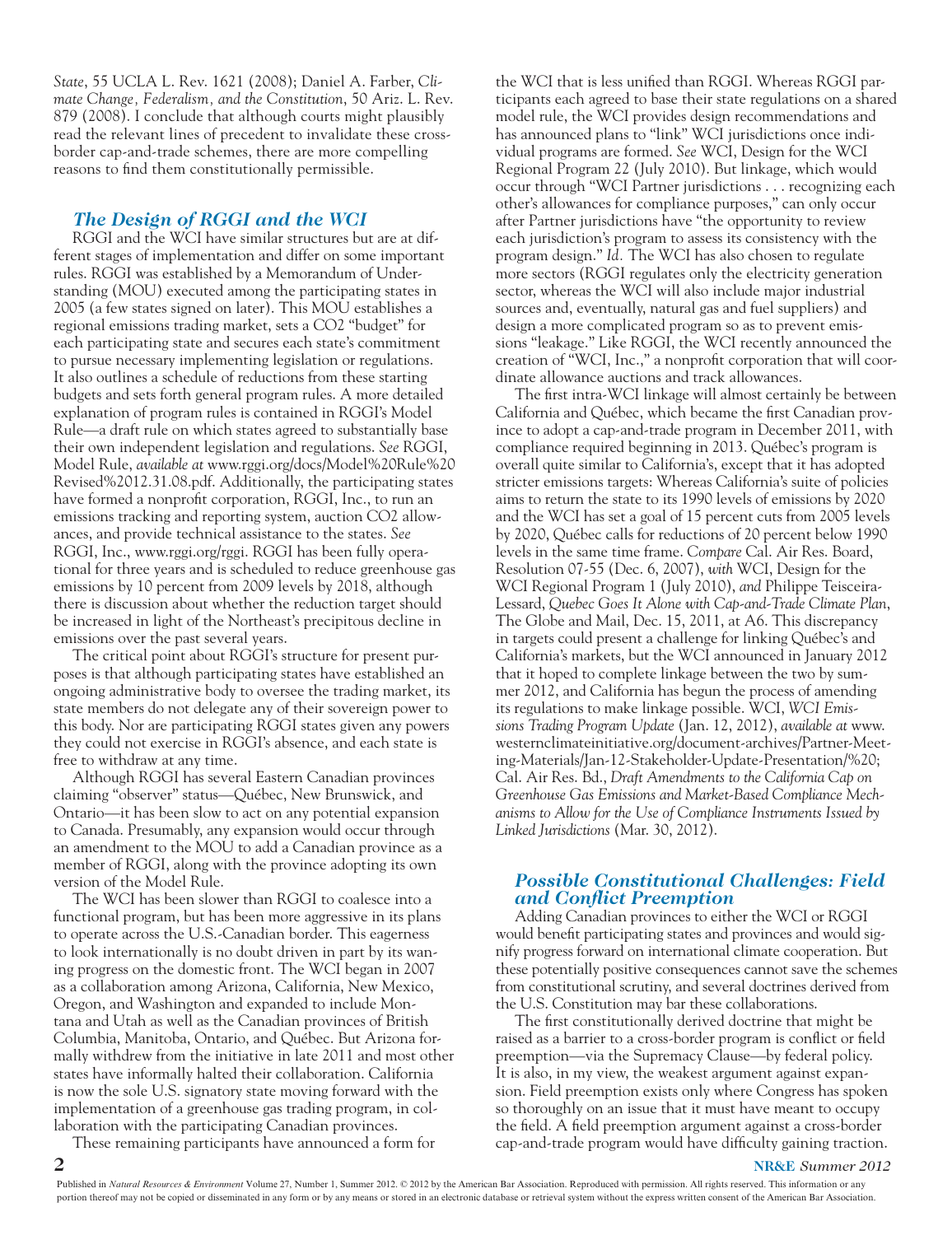Simply put, there is no comprehensive federal scheme in place for international climate change policy at the present time.

Conflict preemption presents a more plausible critique, though still likely an unavailing one. Classically, conflict preemption invalidates a state policy only where the state policy stands as an obstacle to accomplishment of a congressional objective. The conflict preemption doctrine arguably now stretches a bit further in the foreign affairs context. In 2003, the Supreme Court controversially held, in *American Insurance Association v. Garamendi*, 539 U.S. 396, that a California law requiring insurers to disclose outstanding Holocaust-era claims was preempted not by any federal statute but by executive branch policy alone. But even under the *Garamendi* version of conflict preemption, a litigant must point to *some* executive branch policy with which the challenged state law allegedly conflicts.

A litigant challenging a cross-border cap-and-trade program might argue that the program conflicts with both Congress' position and the executive branch's negotiating stance on climate change. Plaintiffs in a few Bush-era cases advanced this argument in seeking to invalidate aggressive state actions. As evidence, they pointed to the executive branch's international negotiating posture and the Senate's rejection of binding emissions reductions in the Byrd-Hagel Resolution—a unanimous resolution, S. Res. 98, 105th Cong. (1997), passed in response to the Kyoto Protocol that declared that the United States would not adopt binding emissions limitations until developing countries did the same. Courts were not persuaded. In two cases, *Green Mtn. Chrysler Plymouth Dodge Jeep v. Crombie*, 508 F. Supp. 2d 295 (D. Vt. 2007) and *Central Valley Chrysler-Jeep, Inc. v. Goldstene*, 529 F. Supp. 2d 1151 (E.D. Cal. 2007), district courts concluded that even during the Bush administration the federal government viewed state actions as an important part of the overall U.S. climate change strategy.

It is not likely that a different result would be reached in 2012. The Obama administration has been even more generous toward state actions. Going into the Durban negotiations, the United States took the position that "the most effective thing we can do to address climate change is for all relevant countries to act vigorously at home." *See* John M. Broder, *At Meeting on Climate Change, Urgent Issues but Low Expectations*, N.Y. Times, Nov. 27, 2011, at A8. And in its most recent communication to the United Nations Framework Convention on Climate Change, the United States applauded efforts such as RGGI, noting that they "serve as a model for countries that are beginning to formulate their response to climate change because they can be tailored to local and regional conditions, are often scalable, and can create economic opportunities and job growth through the promotion of clean energy." U.S. Dept. of State, Climate Action Report 2010: Fifth National Communication of The United States of America Under the United Nations Framework Convention on Climate Change 61 (2011), *available at*  www.state.gov/documents/organization/140636.pdf*.*

To be sure, cross-border collaboration might threaten a unitary national climate negotiating strategy more than domestic state actions do, and, thus, an expanded WCI or RGGI might be more vulnerable to a conflict preemption challenge than past state actions. In *Crosby v. Nat'l Foreign Trade Council*, 530 U.S. 363 (2000), the Supreme Court made clear that when a national policy has been set on a matter of foreign affairs, states cannot take measures that conflict with that policy by reducing the federal government's "bargaining chip[s]" in terms of "economic and diplomatic leverage." But by touting state initiatives and calling for vigorous action at home, the federal government has to a certain extent negated the argument that an expanded RGGI or WCI would reduce its bargaining chips on the international stage. In sum, given the federal government's current position, it may be difficult to convince a court that a cross-border cap-and-trade program would directly conflict with current U.S. international climate policy.

Even under the *Garamendi* version of conflict preemption, a litigant must point to *some* executive branch policy with which the challenged state law allegedly conflicts.

However, it is a presidential election year, and a new, more conservative administration would likely be more hostile toward climate change action. If a new executive position that explicitly disfavored state-foreign collaborations on climate were announced, such a policy might, under the precedent set by *Garamendi*, preempt an expanded WCI or RGGI. Thus, while RGGI and the WCI are safe from conflict preemption for now, they may be in a more tenuous long-term position.

#### *Possible Constitutional Challenges: Interference in Foreign Affairs and Commerce*

Other doctrines that might be raised against a cross-border cap-and-trade scheme are more persuasive, and all implicate similar concerns. The first of these is dormant foreign affairs preemption. *Zschernig v. Miller*, 389 U.S. 429 (1968), is the leading case establishing this form of preemption, and, indeed, the only case in which the Supreme Court has invalidated a state law on this ground. In *Zschernig*, the Court struck down an Oregon probate statute prohibiting inheritance by a nonresident alien unless certain conditions were met by the alien's home country, finding because the policy had a "direct impact on foreign relations" it was forbidden by the Constitution, which "entrusts [such matters] solely to the Federal Government." Notably, the *Zschernig* majority did not think it necessary for the federal government to have taken any action in the subject area of the state law in order for the state law to be preempted. This strong stance has the potential for innumerable applications if read broadly, and whether its reasoning still obtains is debatable. In its 2003 *Garamendi* decision, the Supreme Court majority discussed *Zschernig*, but did not rest its decision on its logic (finding conflict preemption instead). Justice's Ginsburg's dissent pointed out that the Supreme Court "ha[s] not relied on *Zschernig* since it was decided."

*Garamendi's* discussion of *Zschernig* did, however, create

#### **NR&E** *Summer 2012* **3**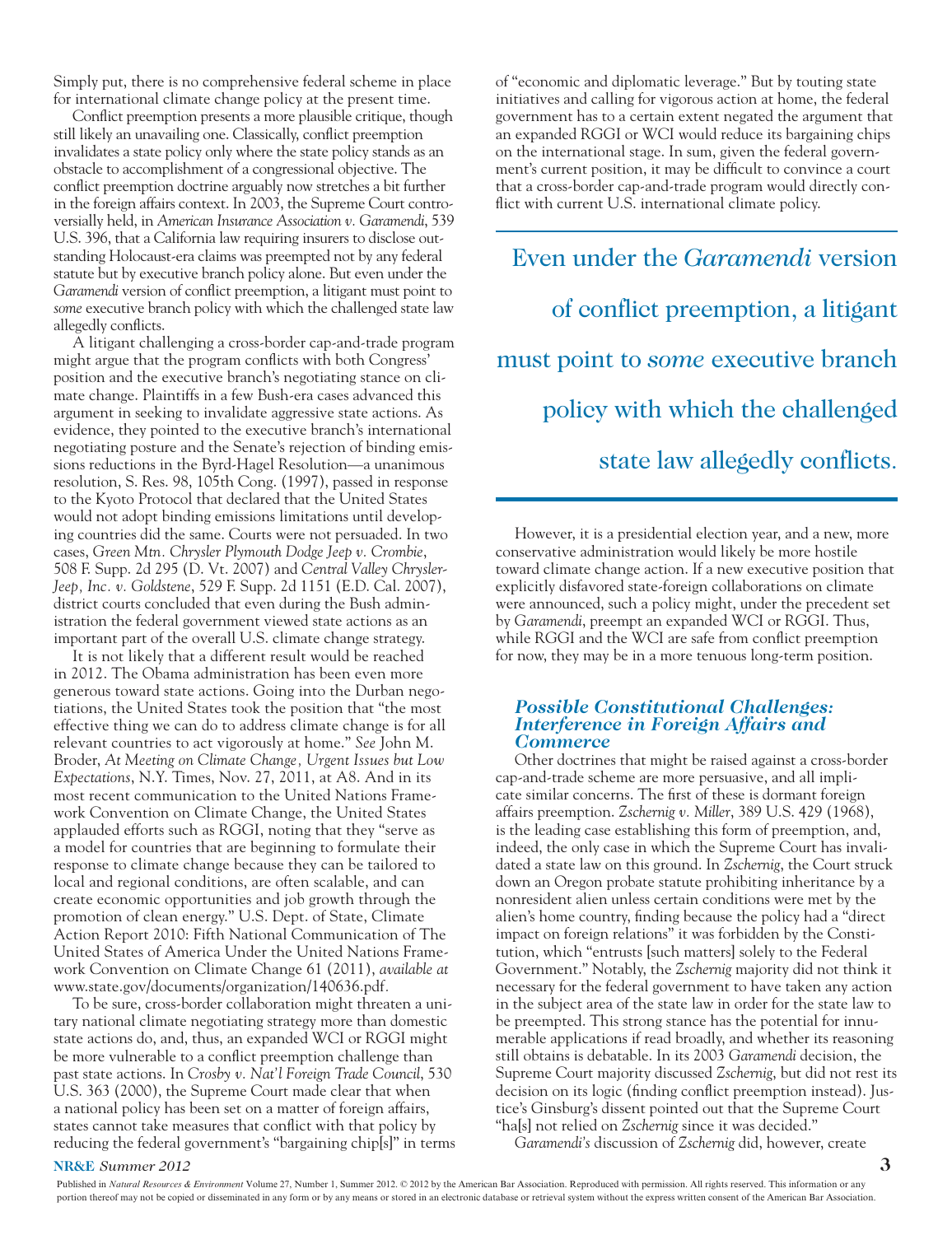uncertainty about its possible resurrection. If dormant foreign affairs preemption were raised against cross-border cap-andtrade, a court would have considerable leeway in deciding how broadly to construe the doctrine. Justice Ginsburg reads *Zschernig* as applying only when "a state action reflects a state policy critical of foreign governments and involves sitting in judgment on them." Alternatively, some courts focus on *Zschernig's* statement that a state law cannot stand when it "has a direct impact upon foreign relations and may well adversely affect the power of the central government to deal with those problems." The issue of how a cross-border WCI or RGGI might fare under these two enumerations of the *Zschernig* test is considered below.

Given the federal government's current position, it may be difficult to convince a court that a crossborder cap-and-trade program would directly conflict with current U.S. international climate policy.

A cross-border scheme could also be challenged under the Compact Clause, which prohibits states from entering "into any Agreement or Compact with another State, or with a foreign Power" without the consent of Congress. U.S. Const., art. 1, § 10. Despite the "any" language cited above, not all compacts are, in fact, prohibited. At least for state-state compacts, the critical question, as formulated by the Supreme Court in *U.S. Steel Corp. v. Multistate Tax Commission*, 434 U.S. 452 (1978), is whether the agreement is "directed to the formation of any combination tending to the increase of political power in the States, which may encroach upon or interfere with the just supremacy of the United States." Under this test, the domestic versions of RGGI and the WCI are generally thought capable of withstanding a Compact Clause challenge because, as described above, they do not delegate any sovereign authority to RGGI, Inc., or WCI, Inc., and states retain the power to withdraw at any time.

The Compact Clause may, however, be more strictly applied in the case of state-province compacts. Because of the foreign affairs concerns potentially implicated, Supreme Court precedent suggests that "certain additional protections apply to foreign compacts." Edward T. Swaine, *Does Federalism Constrain the Treaty Power?*, 103 Colum. L. Rev. 403, 506–09 (2003). What these protections might be is unclear—no foreign compact has yet been struck on these grounds. Presumably, the analysis would be similar to the one applied under the dormant foreign affairs power, as

any additional concerns raised by a foreign compact would revolve around the impacts it might have on the federal government's foreign affairs powers.

Another basis for a cross-border cap-and-trade challenge is the dormant foreign Commerce Clause. Just as the Commerce Clause has been read to prevent states from discriminating against or placing undue burdens on other states' commerce, the dormant foreign Commerce Clause imposes limits on states' ability to interfere in foreign commerce. In *Japan Line, Ltd. v. Cty. of Los Angeles*, 441 U.S. 434 (1979), the Supreme Court struck down a state's imposition of *ad valorem* taxes on shipping containers of a foreign corporation whose home government (Japan) imposed similar taxes, reasoning that the state tax resulted in double taxation and impeded the federal government's ability to speak with "one voice" in regulating foreign trade. While multiple taxation is not likely to be an issue in the case of an expanded WCI or RGGI, the broader "one voice" test may well be. Although this test has been relaxed in the years since *Japan Line*, for example, in *Barclays Bank PLC v. Franchise Tax Board*, 512 U.S. 298 (1994), where the Supreme Court indicated that it will not necessarily invalidate state policies that have even tacit congressional approval, Congress has not signaled such tacit approval in the case of cross-border state-level cap-and-trade programs.

The "one voice" prong of the dormant Foreign Commerce Clause does not, however, raise unique concerns for cross-border cap-and-trade's validity. Instead, it implicates issues similar to those raised by dormant foreign affairs preemption and the foreign Compact Clause, although the latter two doctrines center more on matters of diplomacy than commerce. The final section of this article offers some thoughts on why courts should allow an expanded WCI or RGGI to survive under all of these doctrines.

#### *Letting State Dynamism Flourish*

At their core, inquiries under dormant foreign affairs preemption, the dormant foreign Commerce Clause, and the Compact Clause all focus on whether an expanded RGGI or WCI would impede the federal government's ability to act internationally on climate change and, thereby, in the language of *Japan Line*, "frustrat[e] the attainment of federal uniformity," or give states undue power by allowing them, to use Justice Ginsburg's words in *Garamendi*, to "sit in judgment" of foreign states.

A court sympathetic to the constitutional challenges presented by an expanded RGGI or WCI probably could find reason enough to invalidate the schemes. For one, RGGI and the WCI have some unabashed foreign affairs-related ambitions. Although certainly motivated in part by the disastrous effects climate change might have upon their own lands and citizens, the WCI and RGGI states are also motivated to expand because they hope it will spur federal and international action. This alone might be enough to fail a capacious interpretation of *Zschernig* that would bar state action with "a direct impact upon foreign relations."

An expanded RGGI or WCI might also fail under a "federal uniformity" or "one voice" theory. Although there is no current federal hard-line strategy, such as "promise no domestic progress until like promises are exacted from the other major emitters," an expanded cap-and-trade program would diminish the federal government's ability to take this stance in the